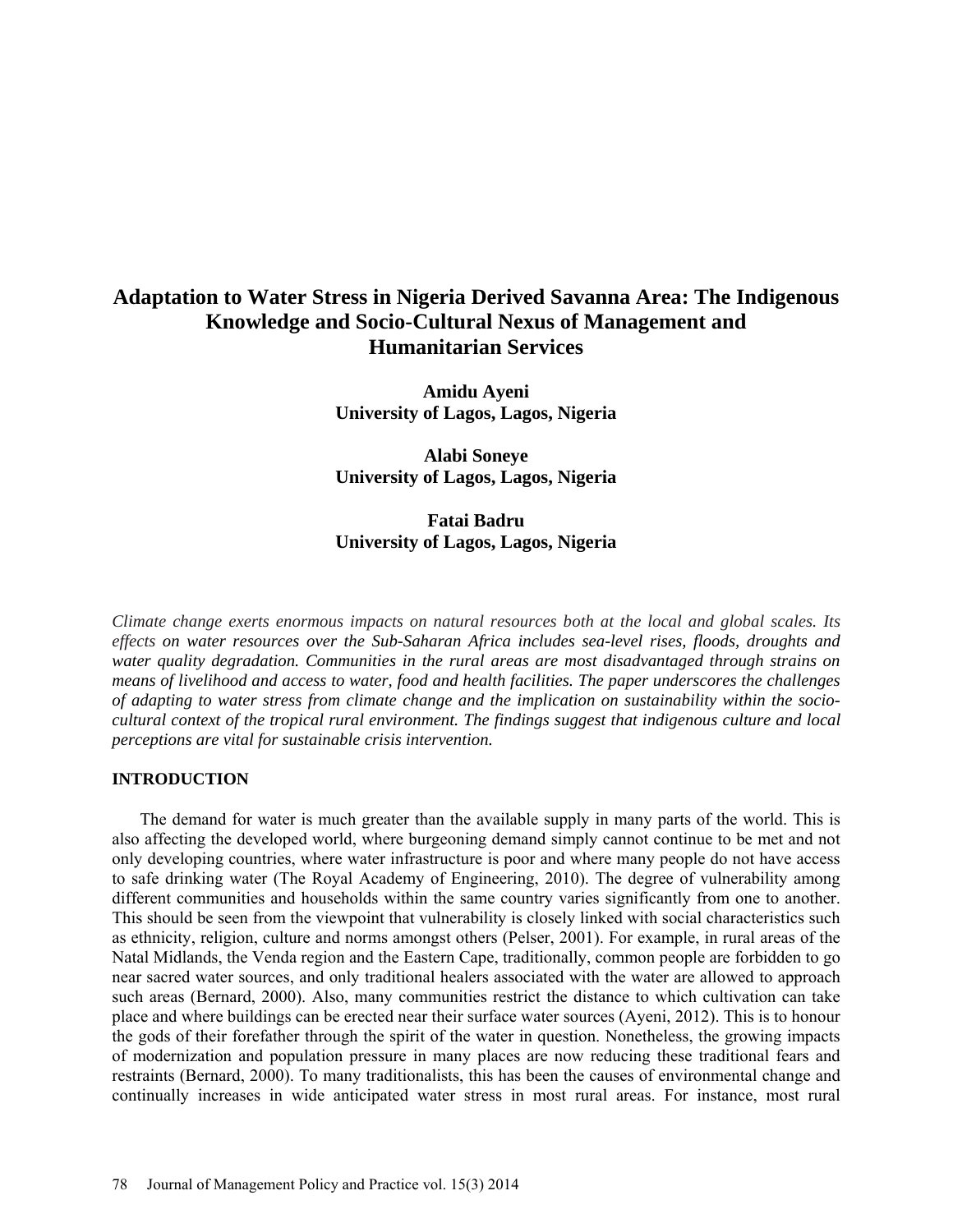communities in Southwestern Nigeria have been experiencing climatic uncertainties and changes in responses to water stress and scarcity in the last three decades. These can be seen in their short-term responses to water-climate risks and changes, in some cases, leading to mal-adaptation or the adoption of measures that result to and/or create further health risk from hazards (Barnett and O'Neill, 2010; Fazey *et al*., 2011).

Moreover, due to influence of cultural and traditional belief, adaptation in rural areas has been oriented more towards short-term responses (rationing of surface water during the dry season) and less towards long-term planning (involving local stakeholder participation and high level community water management). Religious and traditional beliefs among rural communities play diverse roles and are important in water management and defining adaptation strategies. There are different societal roles and capacities to adapt to the impacts of climate change and climate change-induced water stress implications that are bound to have varying and significant effects on the livelihoods of rural communities. Adaptation is the means of reducing vulnerability to climate-induced changes and could occur either proactively via anticipated concrete planned activities of projected needs and changes, or reactively, using available resources in coping with the change (Hisali, *et al*., 2011). It could as well occur on both individual and community levels (Jaglin, 2002). Understanding these diverse societal cultures and beliefs as well as religious influence is essential for developing effective and proactive adaptation mechanisms.

There have been notable studies/researches at both global and regional scales on how governments, societies as well as individuals will practically adapt to climate change. These include the works of Burton (1996); Smit and Pilifosova (2001); Adger *et al*. (2005); Schipper and Burton (2009). Adger *et al*. (2003) examined climate change adaptation in the developing world. Ayeni *et al*. (2011) evaluate the basin optimization as effective adaptation strategy. The works of Barnett and O'Neill (2010); Fazey *et al*. (2011) assess the various climate change mal-adaptation while assessment of the effectiveness actions for ranking and developing normative criteria for successive adaptation was the focus of Adger *et al*. (2005). Agrawala and Fankhauusal (2008) explored the adaptation scope and actions in various developed countries, Agrawal and Perrin (2009) generated inventories of best practice and action in a change scenario. Their works were clearly silent on the influence of cultural and traditional belief on poor adaptation to climate change as well as a water stress adaptation mechanism. This creates the lacuna that the study intends to fill.

As climate change progresses it is likely to have dramatic effects on the supply of water. In some areas it may increase, for example at higher latitudes, but water-stressed areas in the mid-latitudes are expected to face a reduction in available water. On a sub-continental scale, there are regional variations of temperature trends. For instance, warming is observed in southern and western Africa, and the tropical forests, while cooling is observed near lakes or coastal areas (Boko *et al*., 2007).

The study discusses adaptation challenging and rural water technologies for bridging loophole within the framework of SW Nigeria rural communities. It will therefore examine how demeaning socio-cultural and tradition nexus have influenced poor adaptation responses to water stress and what it might imply for policy formulation.

# **METHODOLOGY**

The set of required data for this research work includes historical and documented records over time as well as relevant literature on the subject matter. Data were gleaned from existing literature and critical/guided personal observation during the first author's research field work for this study. The study targets rural dwellers and therefore, answers from interactive questions during the field activities were used to support authors existing literature and personal observation.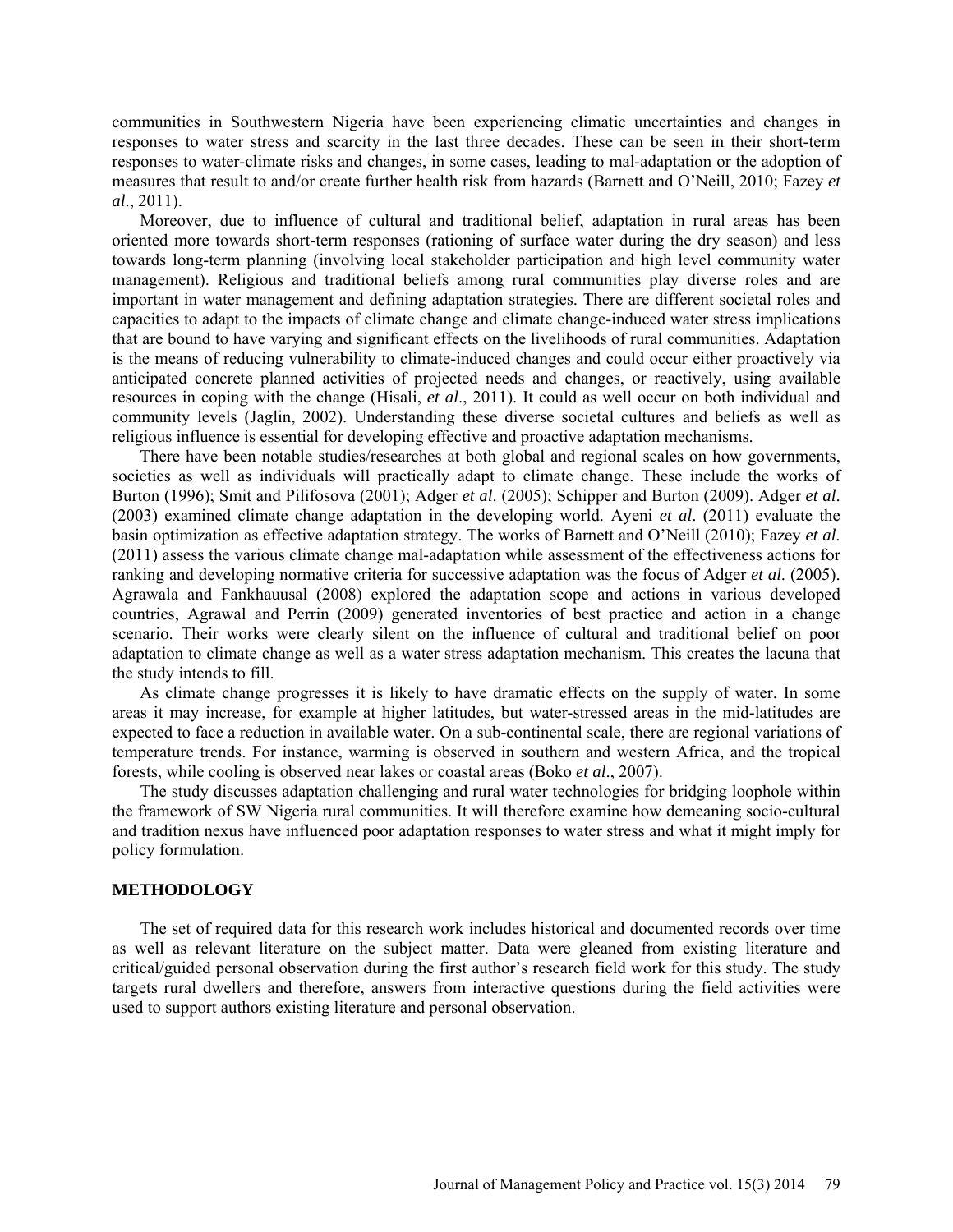#### **RESULTS**

#### **Factors Influencing the Usage of Surface Water**

The significant factors that shape state of water availability in rural communities of Nigeria include population, anthropogenic activities/land uses and changes and effects of climate change on the hydrologic cycle especially the aspect of surface waters availability e.g. ponds, streams, springs, lakes and rivers.

#### *Population*

Surface waters are the main sources of water in most derived savanna rural communities. As a result, availability of these sources only last for about two months after raining season in October and by February water scarcity is already at its peaks. It is noted that the increase in population resulting from augmented immigration and birth rate could trigger a rise in basic demands i.e. food, water and housing. Therefore, the consequence could eventually put an immense pressure on available limited water for domestic use. Subsequently, high demand of food could result in a situation where land use change converts natural recharge area for groundwater to agriculture and settlement areas. Intense water demand as a coherent consequence of increased population may intensify the problem, as water might be overharnessed beyond its physical availability that is directly linked with recharge performance of the land.

Population increase gives additional burden to natural resources particularly water in the waterstressed regions. As the population growth rate rises, demand for water consumption becomes higher due to direct relationship that exists between population and water withdrawals (Carter and Parker, 2009). The influx of migrant is also a contributing factor to an increase in population growth in the area and this situation is clearly noted in the rural communities where springs/ponds are the only source. This has become a big obstacle for future sustainable water management and the problems have become even more severe, especially during the peak dry season.

#### *Anthropogenic Activities*

Anthropogenic activities are yet other factors that have direct correlation with water balance/hydrologic parameters, i.e. rainfall, infiltration, runoff and evapo-transpiration. A potential of hydrologic impact of global warming may contribute to the change in water balance as changes in water balance parameters increase or reduce, water recharge and change storage capacity. As a result, the capacity of surface water to potential supply water for the rural communities is degraded as rainfall reduces and ultimately, as water supply from surface water declines in the area water scarcity intensifies and ends in water insecurity in the communities.

Slight changes in soil-atmospheric behavior may lead to environmental problems particularly removal of vegetal cover and subsequently prone to water loss due to run-off (Gillieson, 1996). Soil capacity to infiltrate water decreases as vegetated areas anthropogenically transforms to impermeable features such as settlement, roads and buildings, land capacity to let water infiltrate decreases. This complicates water shortage in water-stressed region.

#### *Climate Change*

The change in climate condition, to some extent, may have a significant impact on surface water availability. The increased temperature leads to an increase of evapotranspiration, thus reducing the recharge rate on a watershed scale and trigger more severe water depletion during dry season (IPCC 2007a; IPCC 2007b).

#### *Demeaning Local Knowledge and Cultural Practices*

Incorporation of indigenous knowledge on managing natural resources such as surface water is crucial for building a strong foundation that will serve as a basis for long-term water conservation. Finding shows that there is a serious danger when policy makers fail to recognize and embrace the significant value of local water rights and knowledge access to water by all users (Cremers *et al*., 2005) as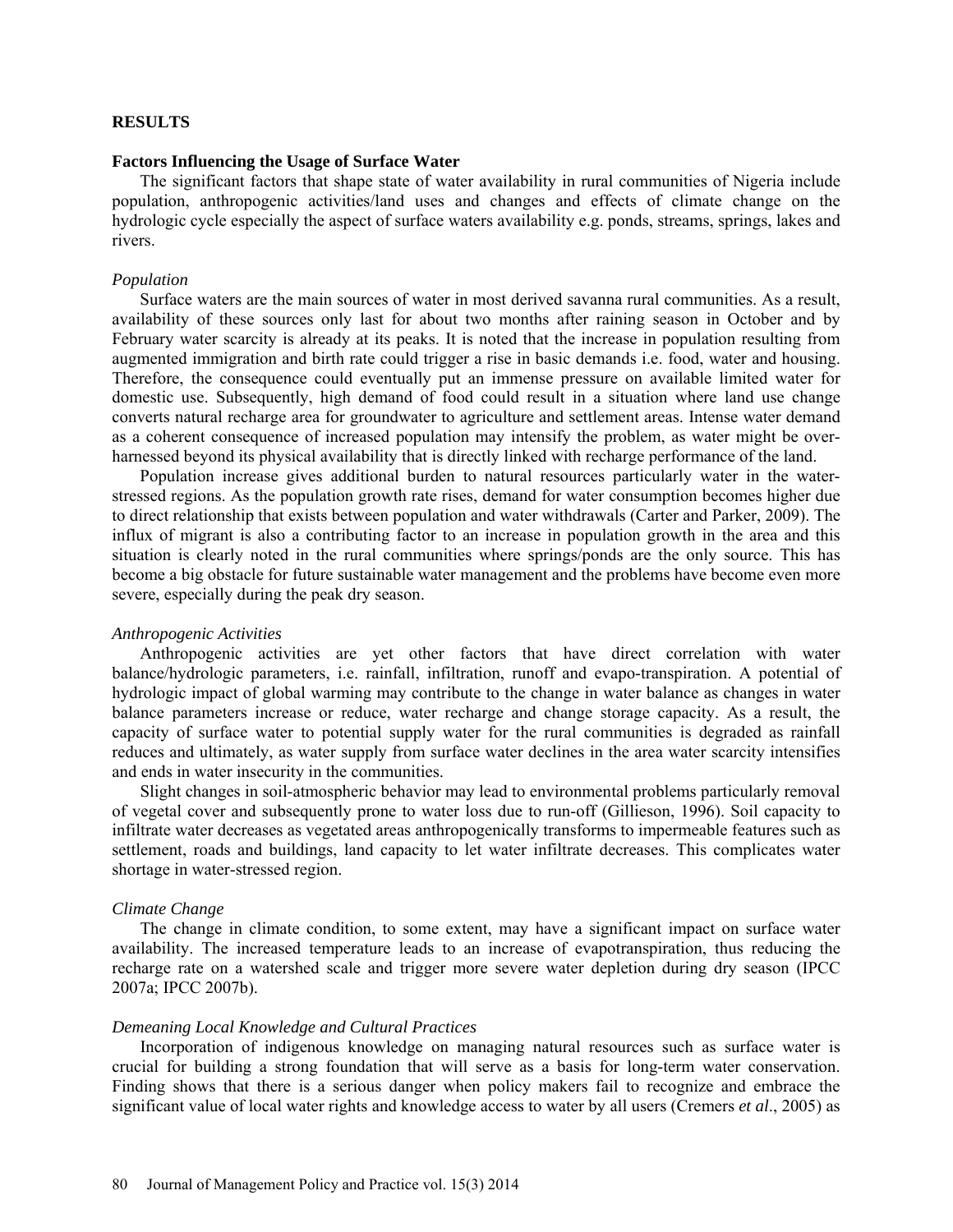preservation of biodiversity requires a cultural control that shares its manifestation in the form of indigenous knowledge (Bridgewater and Arico, 2002). The indigenous socio-cultural dimension of resources management in the rural communities has been changed due to modern social factors. Traditional knowledge of managing water is important among rural communities because those who live with natural resources are the ones that are most capable of preserving them (Agrawal, 2001). The failure to recognize the local wisdom by policy makers have created a gap between the society and achieving sustainable water use based on local knowledge, instead government demeaned the system that has been embraced for generations and therefore, has resulted to decline in conservation measures by indigenes around surface water sources.

#### **Humanitarian Services in Water Management and Adaptation Mechanisms**

Water insecurity in many places of the world has become a problem that without any urgent attention may result to problems such as health, sanitation, poverty and food insecurity problems. As about 25% of world population lives in regions with low or no access to fresh water (Gardner-Outlaw and Engleman, 1997), rapid economic growth and the increased population rate will intensify the situation in the future if appropriate conservation mechanisms of the available fresh water are not well channeled.

The ability to manage water as a crucial natural resource entails a comprehensive set of concerns to administer water in a way that accommodates ecological, economical, technical and societal acceptance of a broader society (Bernhardi *et al*., 2000). Sustainable water management approaches vary spatially with respect to how it is being addressed by communities with different social backgrounds and diverse physical characteristics. According to Smet and Wijk (2002) it is an answer to the large scale breakdown of water supply systems and government failure either to provide clean water or to devise a reliable and consistently system where other agencies would supply water. Since governments were not good at supplying the infrastructure for their populations, communities should utilize their skills and motivations to meet their own domestic water needs through various humanitarian services. Water management option in some rural communities of Southwestern Nigeria is not only considered as local knowledge but also encourage physical characteristics into best conservation strategies through self-help services. Therefore, efficient water preservation strategy needs to be designed in order to combat societal problems (water issues and related conflicts) and the plausibility of the impact of global climate change.

Ponds and springs that are major water supply sources for most rural communities in Southwestern, Nigeria are at stake, and as a result, potentially contribute to the decline in water supply. Water insecurity remains the utmost problem as rural communities in the region depend on surface water (ponds, springs, streams, rivers) for domestic water supply. Therefore, it is important that conservation mechanisms are embarking on in order to overcome further future potential consequences. In acknowledging this, communities' effort-based sustainable water management methods that are friendly to rural communities are drawn as humanitarian services framework for adaptation mechanisms in this study. They are examined as follows.

## *Surface Water Catchment Protection*

Recharge process is mainly governed by physical characteristics of the surface and drainage system underneath. It is assumed that, with regard to the hydrologic cycle, the groundwater recharge process initially starts upstream where precipitation occurs. Water infiltrates and feeds the aquifer which retains and transports water to the adjacent outlets. This is crucial in determining the quantity and quality of groundwater that emerges downstream as spring. Any negative modification such as removal of vegetation, increase in built up size and waste disposal in this area could result in a decline of safe water supply. Therefore, the extent of vegetation in the diffuse recharge area is very important to mainly act as a buffer zone for water before it interacts with the earth's surface and appropriately penetrates the soil. Reforestation can take place in the defined diffuse recharge area. The fundamental rationale that underlays reforestation measures are not limited to the physical concept of the hydrologic cycle, but also the economic purposes. The selection of local vegetation needs to take into account that the improvement of inhabitants' livelihood is the most important long-term objective in efforts to enhance natural resources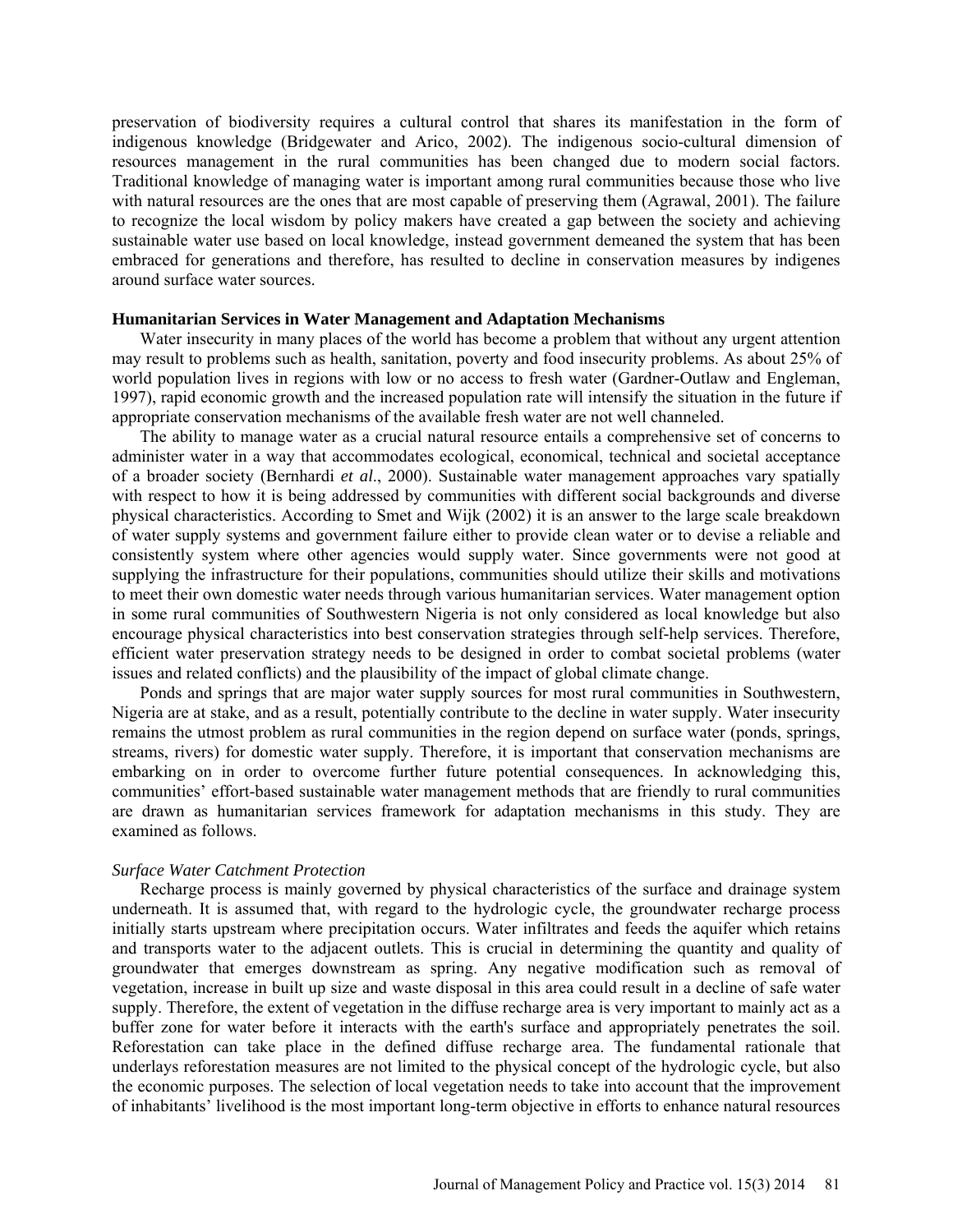management in developing countries (Merrey *et al*., 2005). As a result, conservation of catchment surface waters (ponds, rivers, streams, springs, lakes) areas should be totally embraced by rural communities by cultivating plants/crops in the diffuse recharge area (Afrasiabian, 2007). This will accentuate infiltration by increasing the quantity of water percolating down to the water table (Allen and Chapman, 2001). Type of mini vegetation around sacred surface water catchment varies among different trees as observed in most parts of Southwestern Nigeria e.g. around Osun Oshogbo river catchment, Arigiya spring at Ikare Akoko, and in most communities. These trees require to be protected due to their dense canopy and high adaptation with tropical environment (Russell-Smith *et al*., 2007). In addition, they could as well strengthen local's economy based on their economic value.

#### *Public Awareness Campaign for Adaptation Mechanisms*

Human and natural resources are exclusively interrelated. Man cannot survive to his utmost best without making use of the resources, therefore, the resources at the same time must be well conserved. Perceptions and attitude towards immediate environment and available natural resources (e.g. Water source) determine life sustainability and the fate of the coming generation. Therefore, the recognition and understanding of resource conservation in the context of sustainable water management is crucial in rural domains. This could be achieved in rural areas through environmental education (promote water values, habits and skills through training, indigenous knowledge coach) using local dialect as a means of communication (Mogome-Ntsatsi and Adeola, 1995). Awareness campaign is, therefore, recommended and to be facilitated by both federal, state and local governments.

## *Strengthening Communities' Socio-Cultural Roles*

In sub-Saharan Africa, the problem of resource scarcity prescribes that governments can no longer rely on conventional means to successfully address the basic needs of their populations. Most rural communities have historically developed adaptation mechanisms to deal with water-related stress and scarcity problems (Tompkins *et al*., 2010). Community participation has been advanced in some places, and strategically and potentially viable in complementing efforts to meet the needs (Njoh, 2002; Fonchingong and Fonjong, 2003). The community head, elders and Community Development Associations' (CDAs) function is to regulate and manage water sources in their immediate environment with various respected norms and customs. Ideally, this plays a crucial role in ensuring equal water usage among inhabitants and conservation measures at spring site. In addition, in rural settings, community members meet at community square at certain day depending on the elders' arrangements to discuss socio-economic, cultural values, technical issues and problems related to water sources management and conservation measures. According to Ayeni (2012), the outcome of such meeting would be a significant input for the regional authority to assess current policy concerning water and other socio-economic policies. Empowering such system is an option that promotes sustainable adaptation mechanisms. Government at all tiers should encourage and assist community heads and elders in coordinating and promoting such system by incorporating it in their water policy.

Participatory Approach allows the community stakeholders to collectively share their viewpoints and interest in a free and equal communication. It is expedient that there is no periodic discharge and water quality data but the trend of the situation has been passed from one generation to another through historical discussion (past and recent of water situations physically, socially and culturally) with respect to functions and territories by communities, stakeholders - the heads, elders, and CDAs. This issue is suggested to be driven by existing local knowledge.

#### **The Case of Akoko Northeast, Nigeria**

Akoko Northeast is a Local Government Area (LGA) in Ondo State, Nigeria with its headquarters in the town of Ikare. The LGA lies between longitude  $5^{\circ}38'$  &  $6^{\circ}04'$  East, and latitude  $7^{\circ}26'$  &  $7^{\circ}42'$  N. It has an area of about 372 km² and a population of 175,409 at the 2006 census. Other towns in the LGA include Akunnu, Iboropa, Ikakumo, Ise and Ugbe.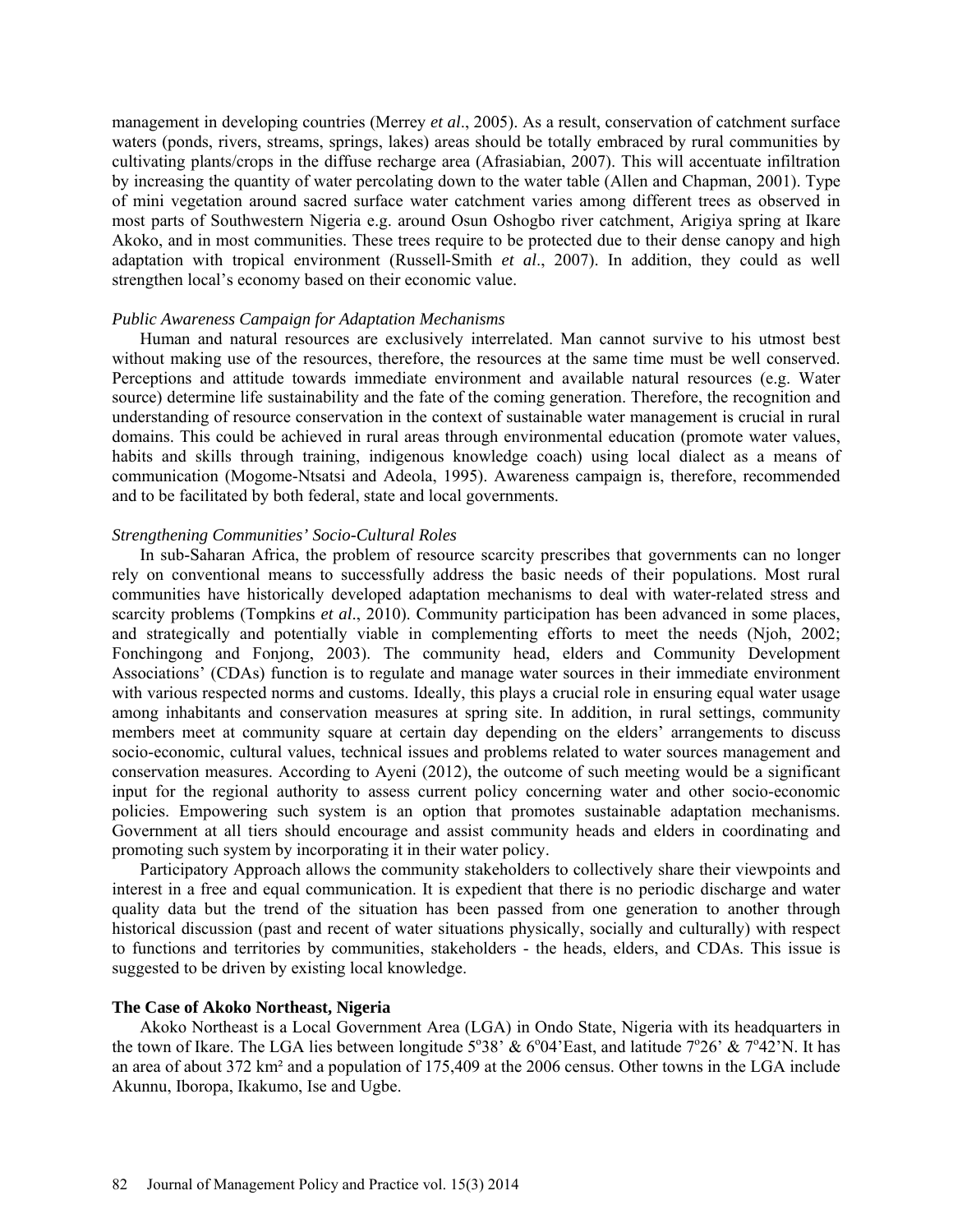Access to potable water in this LGA has been in continuous decrease. Where public water exists, services are unreliable and unsustainable. This is because of the difficulties in maintenance, pricing and operation/operational costs. In order to manage water crisis, various communities particularly the rural indigenes adopted friendly humanitarian services to cope with water stress and other environmental change nexus. The services include but not limited to searching, rationing, and storage amongst others.

The services are mainly small-scale water supply management of finding solution to the problem of water stress. Searching strategy implies sourcing for water wherever is available, even outside one's community. It also requires long trek and/or walk to access available water sources, which at times require one to cover as long as 10kilometers returned trip.

Rationing means that each community or household is allowed to access and collect/fetch water by agreement and at an agreed time of the day or day of the week. This method is peculiar to wells and some community boreholes. Vendor/packaging water means a situation where a household buys water from truck vendors or buys sachet water for drinking and other domestic purposes. Some households store rain water in a big container, which sustained them for a few weeks after the rains. Some abide by the queuing system where fetching containers are lined up based on a first-come first-serve.

Access and time restriction in their custom simply means that they stay away completely from the water supply sources in question for a period of time (some hours) to allow the source yield appreciable quantity.

#### *Springs Protection Techniques*

Traditionally, the values placed on the springs make its protection and management unique. Historically, springs protection represented an ingeniously simple idea and first developed in the late 1940s when public water supply was under the control and supervision of native authority. In spite of the inauguration of pipe borne water in parts of the LGA in the late 1950s, the communities still maintain their indigenous protection and service culture as if they foresee the future water stress and scarcity.

The spring's environment is cleared and made clean, then, mixture of stones between 15 to 30kg and cement will be used to mount a solid concrete wall around the spring so that dirt, debris and other solid will not contaminate the embarked water. Staircase or steps are made on one side for people to fetch water at their convenience (Figure 1). Stones and fine sand particles are spread along the entrance and surroundings of others to prevent debris and dirt from entry the springs (Figures 2  $\&$  3). Spring is also housed (concrete material and roofed) with dispensing outlet through which community members can fetch water (Figure 4) and amongst other methods.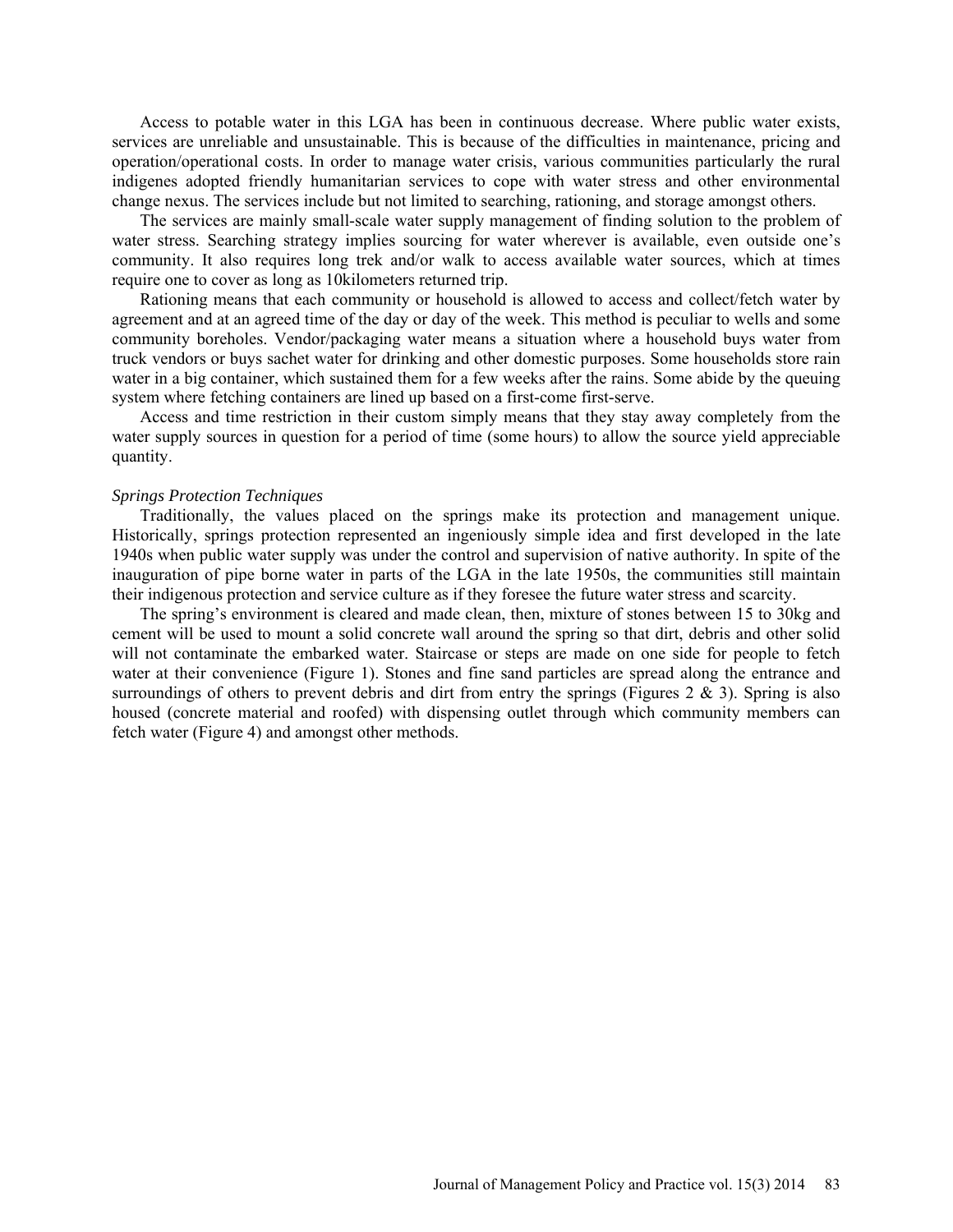**FIGURE 1 SURFACE WATER PROTECTION**



**FIGURE 2 SURFACE WATER PROTECTION**

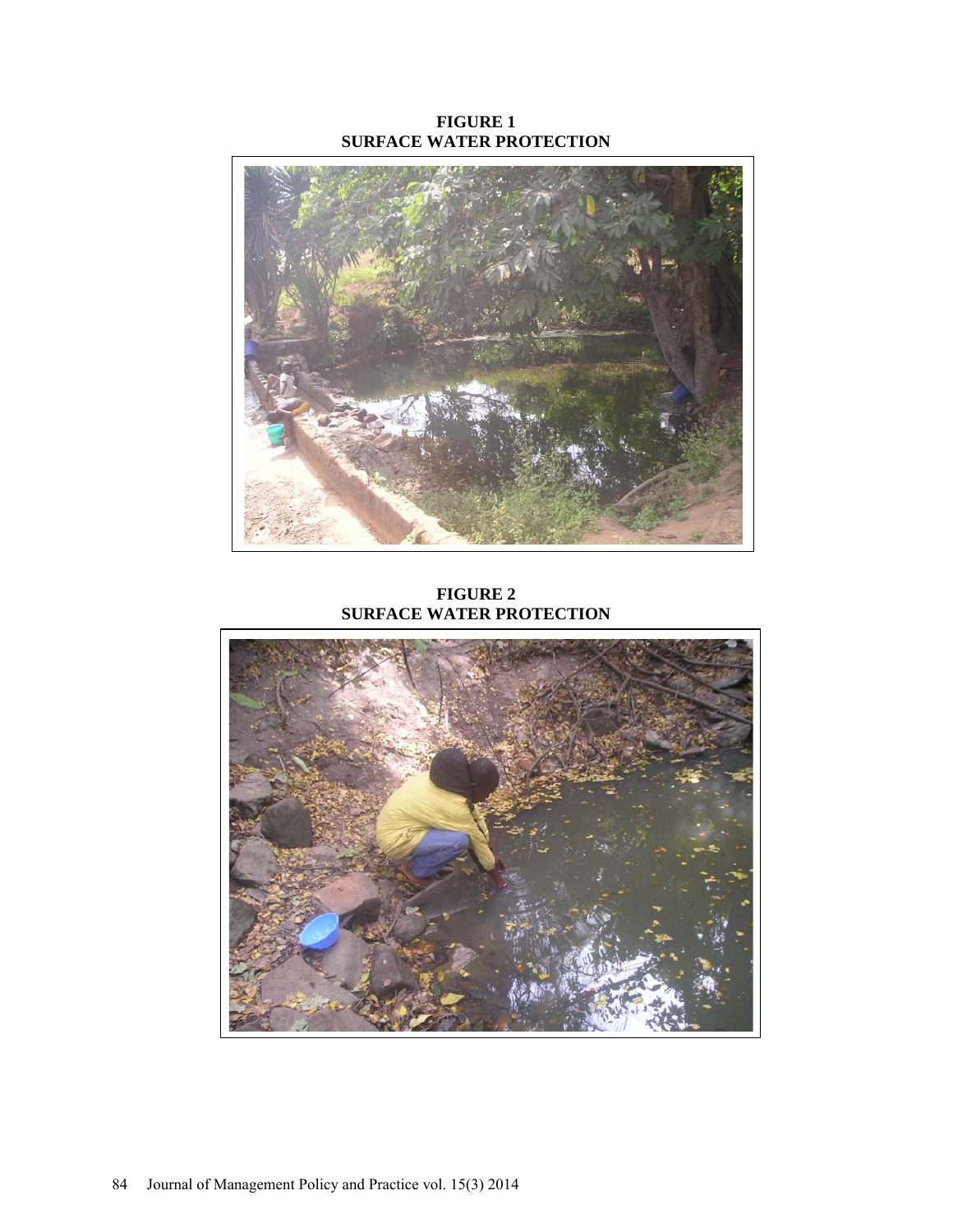**FIGURE 3 SURFACE WATER PROTECTION**



**FIGURE 4 SURFACE WATER PROTECTION**

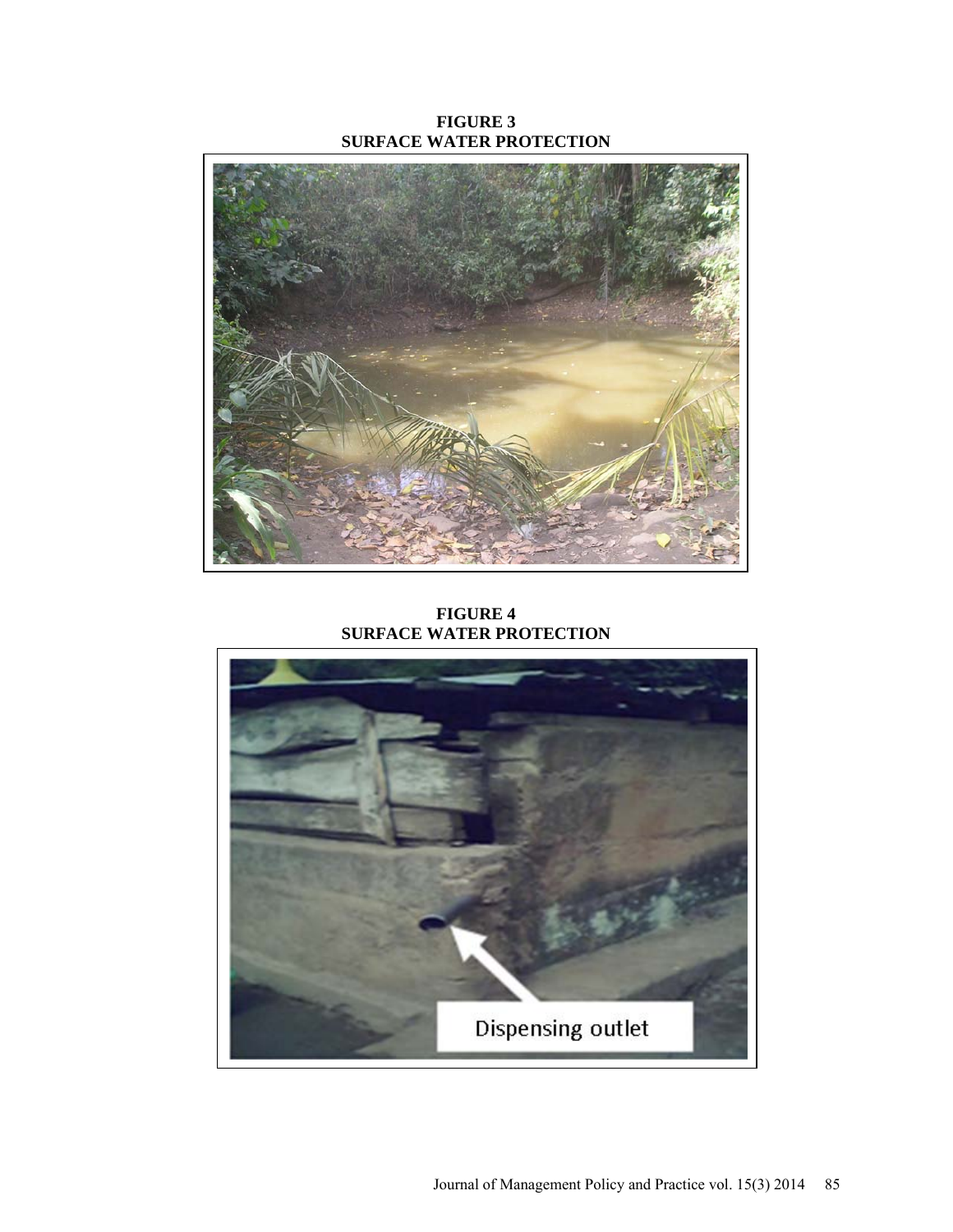### **CONCLUSION**

To complement government efforts in reducing the impacts of climate change and water stress in the rural area, protection of surface water is important for the rural communities as it continuously provides water for domestic uses. If exclusively managed in line with knowledge that suits local tradition, it will meet the primary functions (basic life support and economic roles in the community) and secondary functions (administrative, social and ecological). This is because the local knowledge by which the communities manage their surface water and its ecosystem has a well-designed organizational arrangement. Stakeholders' roles and community water rules should therefore be encouraged by community members, and emphasizing the importance of humanitarian services and indigenous water management to younger generations for the system sustainability. It is, therefore, concluded that the inhabitants will keep on supporting and promoting their village system if exclusively supported by policy and their indigenous knowledge taken into cognizance in planning.

## **REFERENCES**

- Adger, W. N., Arnell, N. W. & Tompkins, E. L. (2005). Successful adaptation to climate change across scales. *Global Environmental Change,* 15, 77–86.
- Adger, W.N., Huq, S., Brown, K., Conway D. & Hulme, M. (2003). Adaptation to climate change in the developing world. *Progress in Development Studies,* 3, 179–195*.*
- Afrasiabian, A. (2007). The importance of protection and management of Karst water as drinking water resources in Iran. *Environmental Geology,* 52, (4), 673-677.
- Agrawal, A. (2001). Common property institutions and sustainable governance of resources. *World Development,* 29, (10), 1649–1672.
- Agrawal, A. & Perrin, N. (2009). Climate adaptation, local institutions and rural livelihoods. Adger, W. N., I. Lorenzoni, K. L. O'Brien, eds. *Adapting to Climate Change: Thresholds, Values, Governance*. Cambridge University Press, Cambridge, pp. 350–367.
- Agrawala, S. & Fankhauser, S. (2008). *Economic Aspects of Adaptation to Climate Change: Costs, Benefits and Policy Instruments*. OECD, Paris, 133 pp.
- Allen, A. & Chapman, D. (2001). Impacts of afforestation on groundwater resources and quality. *Hydrogeology Journal,* 9, (4), 390-400*.*
- Ayeni, A. O. (2012). *Spatial Access to Domestic Water Sources in Southwestern –Nigeria.* LAMBERT Academic Publishing & Co. KG, Germany, 177pg.
- Ayeni, A. O., Soneye, A. S. O. Fasunwon, O. O. Miteku, R. T. & Djiotang-Tchotchou, L. A. (2011). Water Resources Development Optimization in a Climate Change Scenario: Case Study of Benin-Owena Basin, Nigeria. *Res. J. Environ. Sciences*. 5, (1), 56-64.
- Barnett, J. & O'Neill, S. (2010). Maladaptation, Global Environmental Change. *Human and Policy Dimensions,* 20, 211–213.
- Bernard, P. (2000). Mermaids, snakes and the spirits of the water in Southern Africa: Implications for river health. Paper read at a Workshop for the National Aquatic Biomonitoring Programme, Grahamstown, February 2000.
- Bernhardi, L., Beroggi, G. E. G. & Moens, M. R. (2000). Sustainable Water Management through Flexible Method Management. *Water Resources Management,* 14, (6), 473–495*.*
- Boko, M., Niang, I., Nyong, A., Vogel, C., Githeko A., Medany, M., Osman-Elasha, B. Tabo, R. & Yanda, P. (2007). Africa. Climate Change 2007: Impacts, Adaptation and Vulnerability. Contribution of Working Group II to the Fourth Assessment Report of the Intergovernmental Panel on Climate Change, Cambridge University Press, Cambridge UK, 433-467.
- Bridgewater, P. B. & Arico, S. (2002). Conserving and managing biodiversity sustainably: The roles of science and society. *Natural Resources Forum,* 26, (3), 245-248.